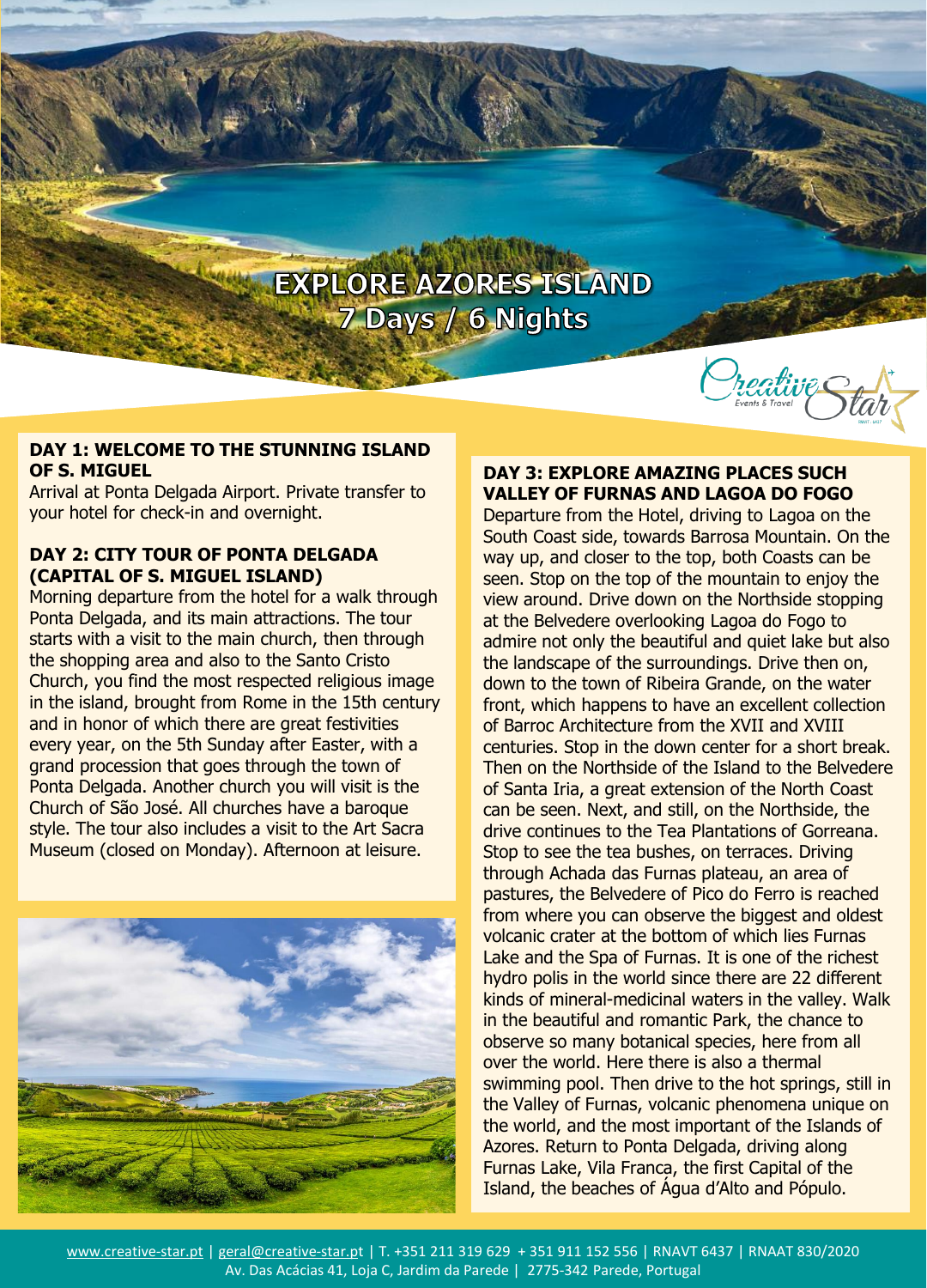

#### **DAY 4: MORE AMAZING PLACES TO BE EXPLORED TODAY**

Departure from the hotel taking the mountain road towards the twin lakes. Stop at "Vista do Rei" viewpoint for the remarkable scenery. Descend to the valley of Sete Cidades on the crater ground, with the opportunity to leisurely walk along the shores of the green and blue lakes or just a coffeebreak. Sete Cidades ("Seven Cities"), located on the west side of São Miguel Island, is one of the most beautiful natural settings in the Azores, composed of two lakes in the center of a volcanic crater about three miles across. Looking from the edge of the crater, one lake looks blue (reflecting the sky) and is called Lagoa Azul and the other appears green (reflecting the ground) and is named Lagoa Verde. Continue to Ribeira Grande and walk through the town, along the main street to the town square, and enjoy the beautiful architecture of the city hall building. Then up the mountain (altitude of 900 m) to admire the magnificent view of the "Lagoa do Fogo" (Fire Lake), the one lake on the island in which you encounter nature in a pure state. On the way through, there is a chance of seeing the milking cows and of actually trying it out yourself. The return is through the south coast, enjoying a nice view of Ponta Delgada in the background. Visit the Pineapple plantation with various greenhouses all showing the small pineapples at different stages of growth and the labor-intensive methods used to make them so sweet.

# **DAY 5: HALF DAY BOAT TOUR WHALE & DOLPHIN WATCHING**

You will have the opportunity to watch some of the 25 cetacean species that can be found in the Azores. Although nature offers no guarantees, whales and dolphins are regularly seen during halfday tours, along with turtles, seabirds and other marine life. Before the boat trip, the biologists give you a briefing to explain which cetacean species can be observed, safety measures aboard, how we respect the animals and rules of observation at sea as well as some historical facts. During the tour, each passenger is required to wear a life vest.

# **DAY 6: AT LEISURE**

Day at leisure to explore the island by yourself.

# **DAY 7: FLIGHT BACK HOME**

The day you will say good bye to this beautiful island.

Departure to the Airport provided by a private transfer.

| <b>DOUBLE ROOM</b><br><b>(PAX SHARING A</b><br><b>ROOM)</b>                                         | <b>SINGLE ROOM</b> |
|-----------------------------------------------------------------------------------------------------|--------------------|
| € 821                                                                                               | € 466              |
| RATE PER PERSON IN EUROS $(\epsilon)$<br>$\bigcap$ in the radius section is a contract of $\bigcap$ |                    |

QUOTED FOR MINIMUM OF 6 PERSONS VALID OFFER: JANUARY 1 – DECEMBER 31, 2022